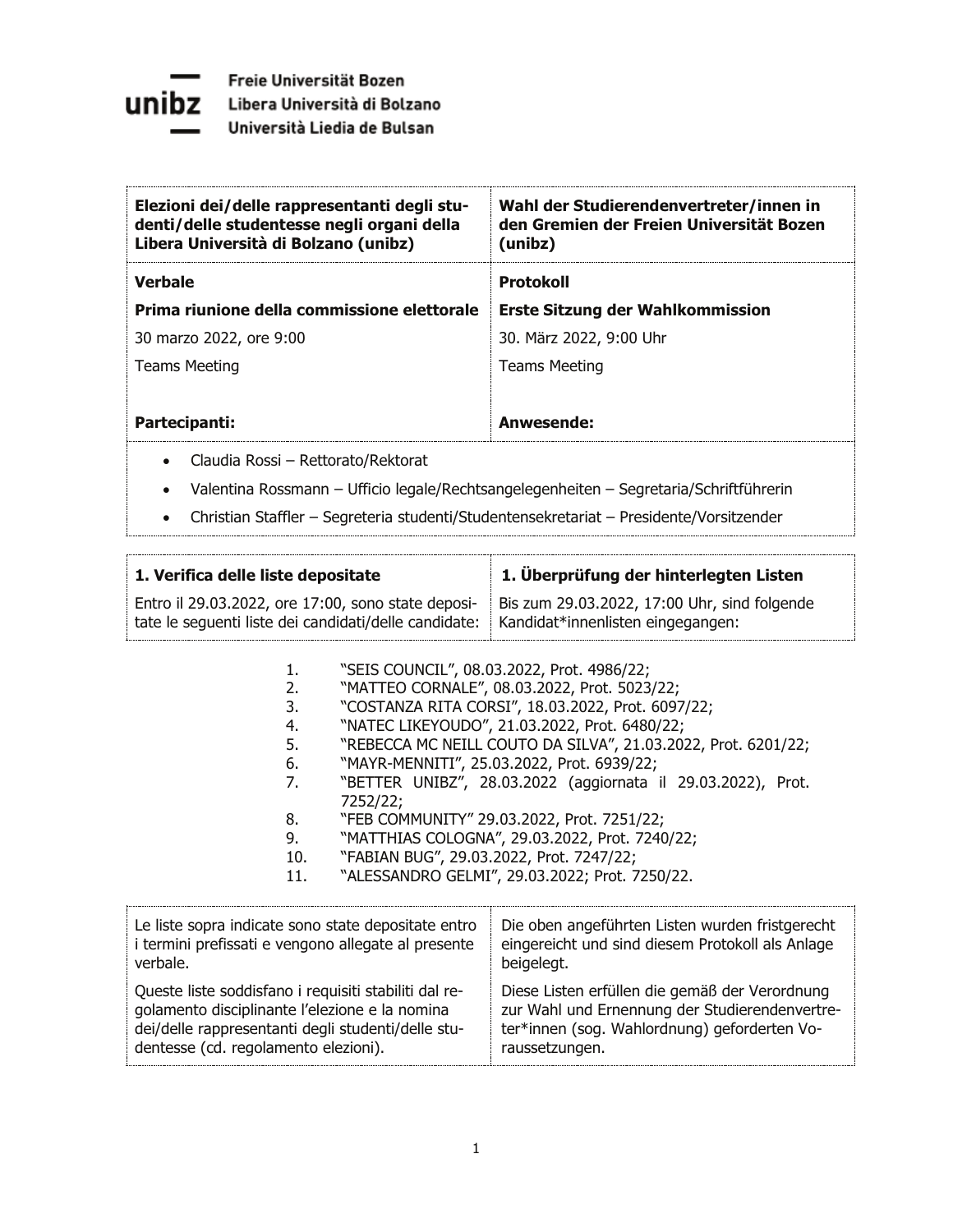| La sequente lista è stata depositata il 29.03.2022 | Die folgende Liste ist am 29.03.2022 um 18:06  |
|----------------------------------------------------|------------------------------------------------|
| alle ore 18:06 e viene quindi esclusa in quanto    | Uhr eingegangen und wird daher ausgeschlossen, |
| pervenuta dopo la scadenza.                        | da sie nach der Frist eingegangen ist.         |

| 12. | "ALBERTO AMADORI", 29.03.2022; Prot. 07426/22. |  |  |
|-----|------------------------------------------------|--|--|
|     |                                                |  |  |

| Accertato ciò, la commissione decide all'unanimità<br>di ammettere le sequenti liste all'elezione<br>dei/delle rappresentanti degli studenti/delle stu-<br>dentesse negli organi di unibz, con le seguenti<br>candidature: | Dies festgestellt beschließt die Kommission mit<br>Stimmeneinhelligkeit, die folgenden Listen zur<br>Wahl der Studierendenvertreter der unibz mit den<br>nachfolgenden Kandidaturen zuzulassen: |
|----------------------------------------------------------------------------------------------------------------------------------------------------------------------------------------------------------------------------|-------------------------------------------------------------------------------------------------------------------------------------------------------------------------------------------------|
|----------------------------------------------------------------------------------------------------------------------------------------------------------------------------------------------------------------------------|-------------------------------------------------------------------------------------------------------------------------------------------------------------------------------------------------|

### **1) "SEIS COUNCIL"**

delegato di lista/Listenbeauftragter: Moritz MOCK

| Name + Matr. | Date of birth | <b>Birth place</b> | <b>Programme</b> | <b>Body</b>    |
|--------------|---------------|--------------------|------------------|----------------|
| Moritz MOCK  | 17.03.1996    | BRIXEN-BRE-        | LM-18 SEIS       | Degree Council |
| 18538        |               | <b>SSANONE</b>     |                  |                |

# **2) "MATTEO CORNALE"**

delegato di lista/Listenbeauftragter: Matteo CORNALE

| Name + Matr.               | Date of birth | <b>Birth place</b> | Programme                                 | <b>Body</b>    |
|----------------------------|---------------|--------------------|-------------------------------------------|----------------|
| Matteo COR-<br><b>NALE</b> | 19.06.2000    | VALDAGNO<br>(VI)   | L-18 Tourism, Sport<br>& Event Management | Degree Council |
| 18923                      |               |                    |                                           |                |

## **3) "COSTANZA RITA CORSI"**

delegata di lista/Listenbeauftragte: Costanza Rita CORSI

| Name + Matr.  | Date of birth | <b>Birth place</b> | <b>Programme</b>                | <b>Body</b>    |
|---------------|---------------|--------------------|---------------------------------|----------------|
| Costanza Rita | 18.07.2002    |                    | BAGNO A RI-   L-9 Wood Enginee- | Degree Council |
| Corsi         |               | POLI (FI)          | ring                            |                |
| 20283         |               |                    |                                 |                |

## **4) "NATEC LIKEYOUDO"**

delegato di lista/Listenbeauftragter: Joseph Alexander ROBERTS

| Name + Matr.                           | Date of birth | <b>Birth place</b>    | <b>Programme</b>                                                              | <b>Body</b>    |
|----------------------------------------|---------------|-----------------------|-------------------------------------------------------------------------------|----------------|
| Joseph Alexan-<br>der ROBERTS<br>15774 | 10.08.1998    | <b>LONDON</b><br>(GB) | LM-30 Energy Engi-<br>neering                                                 | Degree Council |
| Leonardo BIAN-<br><b>CONI</b><br>16061 | 28,09,1997    | <b>ROMA</b>           | L-25 Agricultural,<br>Food and Mountain<br><b>Environmental Sci-</b><br>ences | Degree Council |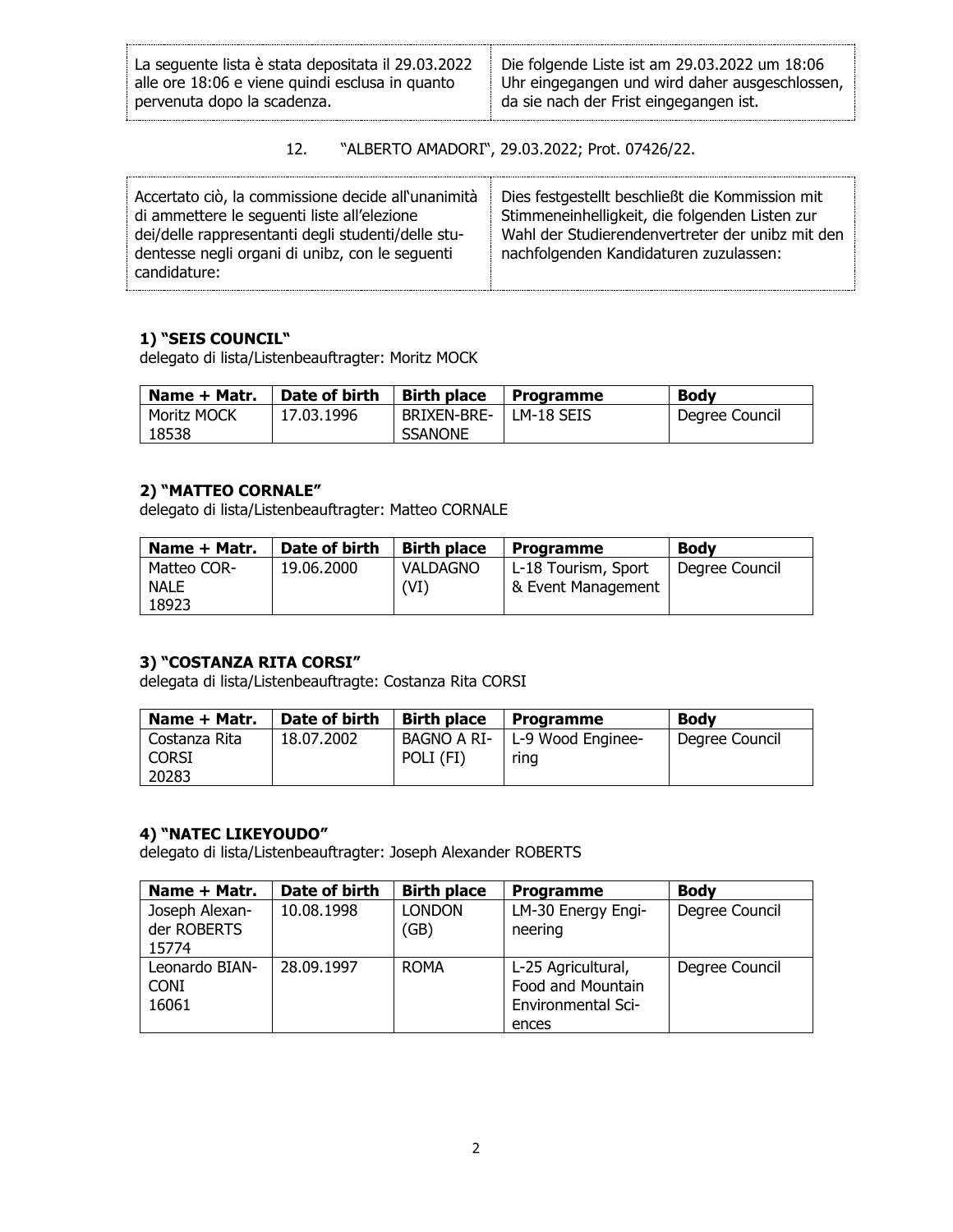#### **5) "REBECCA MC NEILL COUTO DA SILVA"**

delegata di lista/Listenbeauftragte: Rebecca Mc Neill COUTO DA SILVA

| Name + Matr.   | Date of birth | <b>Birth place</b> | <b>Programme</b> | <b>Body</b>     |
|----------------|---------------|--------------------|------------------|-----------------|
| Rebecca Mc     | 11.05.1979    | <b>TUCSON</b>      | PhD Management   | Lecturer's Com- |
| Neill COUTO DA |               | (USA)              | and Economics    | mittee          |
| SILVA          |               |                    |                  |                 |
| 14396          |               |                    |                  |                 |

## **6) "MAYR-MENNITI"**

delegata di lista/Listenbeauftragte: Delia MENNITTI

| Name + Matr.   | Date of birth | <b>Birth place</b> | Programme            | <b>Body</b>     |
|----------------|---------------|--------------------|----------------------|-----------------|
| Hanna MAYR     | 02.07.1995    | BOZEN-             | L-31 Informatics and | Faculty Council |
| 19609          |               | <b>BOLZANO</b>     | Management           | <b>COMP</b>     |
| Delia MENNITTI | 28.12.2001    | <b>ROMA</b>        | L-31 Informatics and | Degree Council  |
| 19610          |               |                    | Management           |                 |

#### **7) "BETTER UNIBZ"**

delegato di lista/Listenbeauftragter: Niklas KLINGE

| Name + Matr.                                   | Date of birth | <b>Birth place</b>                     | <b>Programme</b>                      | <b>Body</b>                           |
|------------------------------------------------|---------------|----------------------------------------|---------------------------------------|---------------------------------------|
| Niklas KLINGE<br>19020                         | 28.11.1992    | <b>MÜNSTER</b><br>(D)                  | L-39 Social Work                      | University Council                    |
| Emma KOVACIC<br>19972                          | 29.04.2001    | <b>GORIZIA</b>                         | L-33 Economics and<br>Social Sciences | Academic Senate                       |
| Daniel WAL-<br><b>CHER</b><br>20487            | 04.10.1996    | DÜSSEL-<br>DORF (D)                    | L-4 Design and Art -<br>Art           | Academic Senate                       |
| Luca GAUDIO<br>18402                           | 16.04.1996    | <b>BIELLA</b>                          | L-33 Economics and<br>Social Sciences | <b>Faculty Council</b><br><b>ECON</b> |
| Katharina Maria<br><b>HANGLBERGER</b><br>19145 | 04.01.1990    | <b>LANDSHUT</b><br>(D)                 | L-4 Design and Art -<br>Design        | <b>Faculty Council</b><br><b>DSGN</b> |
| Kseniia OKU-<br><b>KHOVA</b><br>20133          | 03.12.1995    | SNEZ-<br><b>NOGORSK</b><br>(RUS)       | LM-12 Eco-Social De-<br>sign          | <b>Faculty Council</b><br><b>DSGN</b> |
| Daniel WAL-<br><b>CHER</b><br>20487            | 04.10.1996    | DÜSSEL-<br>DORF (D)                    | L-4 Design and Art -<br>Art           | <b>Faculty Council</b><br><b>DSGN</b> |
| Amelie Isabel<br><b>SCHAEBERLE</b><br>19643    | 13.08.2001    | <b>MÜNCHEN</b><br>(D)                  | L-4 Design and Art -<br>Design        | <b>Faculty Council</b><br><b>DSGN</b> |
| Sabrina RE-<br><b>GALLI</b><br>18888           | 29.06.2001    | FIO-<br><b>RENZUOLA</b><br>D'ARDA (PC) | L-18 Economics and<br>Management      | <b>Faculty Council</b><br><b>ECON</b> |
| <b>Leonard Sean</b><br>LAGE<br>20430           | 06.02.2003    | PARIS (F)                              | L-31 Informatics and<br>Management    | <b>Faculty Council</b><br><b>COMP</b> |
| Alice PAOLI<br>19038                           | 24.07.2000    | <b>TRENTO</b>                          | L-19 Educators                        | Degree Council                        |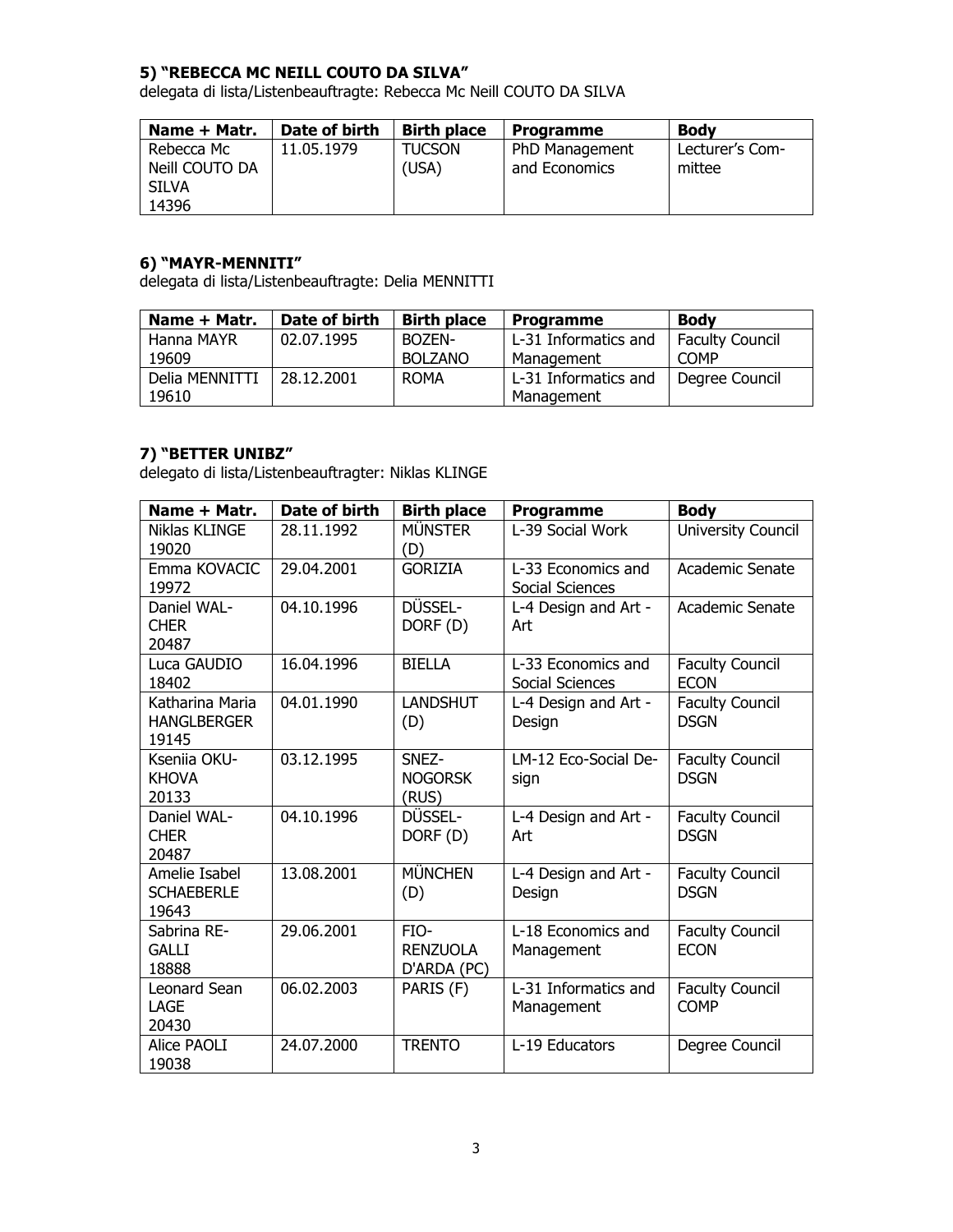| Dario RUSSO<br>20577                      | 26.06.1998 | <b>RESCALDINA</b><br>(MI)             | LM-73 EMMA                                        | Degree Council            |
|-------------------------------------------|------------|---------------------------------------|---------------------------------------------------|---------------------------|
| Martina TE-<br><b>BALDINI</b><br>20964    | 30.03.1998 | <b>DESENZANO</b><br>DEL GARDA<br>(BS) | LM-39 Applied Lin-<br>guistics                    | Degree Council            |
| Verena MAR-<br><b>CHIOTTO</b><br>20206    | 25.12.2000 | MERAN-ME-<br>RANO (BZ)                | L-33 Economics and<br><b>Social Sciences</b>      | Degree Council            |
| Sokaina<br><b>CHROUKATE</b><br>14058      | 21.11.1997 | SASSUOLO<br>(MO)                      | LM-33 Industrial Me-<br>chanical Engineering      | Degree Council            |
| Letizia BER-<br><b>NARDI</b><br>15578     | 23.10.1998 | <b>TRENTO</b>                         | LM-70 Food Sciences                               | Degree Council            |
| Filippo BUETTO<br>20473                   | 11.01.2003 | <b>VERBANIA</b><br>(VB)               | L-18 Economics and<br>Management                  | Degree Council            |
| Beatrice BOI<br>17014                     | 15.05.1999 | <b>GENOVA</b>                         | LM-77 Accounting<br>and Finance                   | Degree Council            |
| Maddalena SOSI<br>17251                   | 12.04.1999 | <b>TRENTO</b>                         | LM-77 Entrepreneur-<br>ship and Innovation        | Degree Council            |
| Maria Vittoria<br><b>SCARCIA</b><br>20900 | 12.04.1999 | <b>TRENTO</b>                         | LM-63 Public Policies<br>and Administration       | Degree Council            |
| Theresia<br><b>HANDIG</b><br>20764        | 12.02.1998 | <b>MÖDLING</b><br>(A)                 | L-4 Design and Art -<br>Art                       | Degree Council            |
| Vivien BÜCHELE<br>21152                   | 02.10.1997 | <b>OFFENBURG</b><br>(D)               | LM-12 Eco-Social De-<br>sign - 2019               | Degree Council            |
| Sveva Alice FA-<br><b>VARO</b><br>20622   | 23.08.2002 | CAM-<br><b>POSAMPIERO</b><br>(PD)     | L-39 Social Work                                  | Degree Council            |
| Alessia BREM-<br><b>BILLA</b><br>18921    | 31.01.2001 | RHO (MI)                              | LM-85 bis Education<br>Italian section            | Degree Council            |
| Hannah GRÖLL<br>20302                     | 29.08.1998 | ULM (D)                               | LM-87 IRIS                                        | Degree Council            |
| Lara Anna<br><b>FRITZ</b><br>20635        | 28.02.1997 | <b>WANGEN IM</b><br>ALLGÄU (D)        | L-20 Communication                                | Degree Council            |
| Paolo SYLOS LA-<br><b>BINI</b><br>19978   | 18.09.1991 | <b>BARI</b>                           | PhD Computer Sci-<br>ence                         | Lecturer's Com-<br>mittee |
| Zeeshan<br><b>HAMEED</b><br>21141         | 10.10.1989 | <b>FAISALABAD</b><br>(PK)             | PhD ASE - Advanced-<br><b>Systems Engineering</b> | Lecturer's Com-<br>mittee |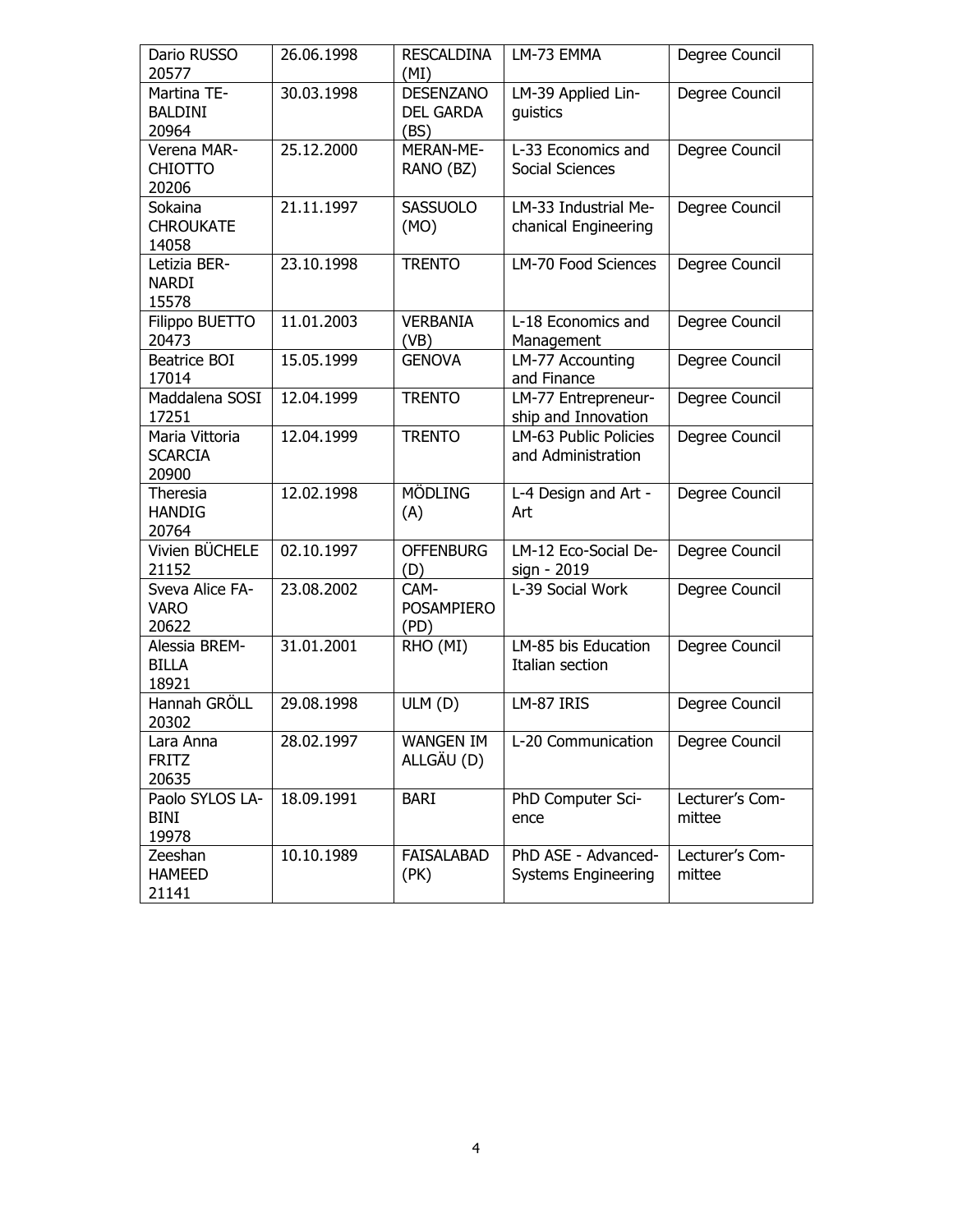### **8) "FEB COMMUNITY"**

delegato di lista/Listenbeauftragter: Mutasem RAZEM

| Name + Matr. | Date of birth | <b>Birth place</b> | <b>Programme</b>                       | <b>Body</b> |
|--------------|---------------|--------------------|----------------------------------------|-------------|
| Mutasem      | 04.04.1994    | <b>HEBRON</b>      | PhD FEB - Food Engi-   Lecturer's Com- |             |
| RAZEM        |               | (PS)               | neering and Biotech-                   | mittee      |
| 21103        |               |                    | nology                                 |             |

## **9) "MATTHIAS COLOGNA"**

delegato di lista/Listenbeauftragter: Matthias COLOGNA

| Name + Matr. | Date of birth | <b>Birth place</b> | <b>Programme</b>  | <b>Body</b>     |
|--------------|---------------|--------------------|-------------------|-----------------|
| Matthias CO- | 15.08.1992    | BOZEN-             | PhD Economics and | Lecturer's Com- |
| LOGNA        |               | <b>BOLZANO</b>     | Finance           | mittee          |
| 12445        |               |                    |                   |                 |

### **10) "FABIAN BUG"**

delegato di lista/Listenbeauftragter: Fabian Alexander BUG

| Name + Matr.   | Date of birth | <b>Birth place</b> | <b>Programme</b>     | <b>Body</b>    |
|----------------|---------------|--------------------|----------------------|----------------|
| Fabian Alexan- | 12.08.2001    | WIESBADEN          | L-31 Informatics and | Degree Council |
| der BUG        |               | (D)                | Management           |                |
| 20524          |               |                    |                      |                |

## **11) "ALESSANDRO GELMI"**

delegato di lista/Listenbeauftragter: Alessandro GELMI

| Name + Matr. | Date of birth | <b>Birth place</b> | <b>Programme</b>  | <b>Body</b>     |
|--------------|---------------|--------------------|-------------------|-----------------|
| Alessandro   | 26.06.1990    | <b>NAPOLI</b>      | PhD General Peda- | Lecturer's Com- |
| GELMI        |               |                    | gogy              | mittee          |
| 21013        |               |                    |                   |                 |

| 2. Nomina del responsabile dello scrutinio                                                                                                                                                                                                                                                                                                                                                                           | 2. Ernennung des Verantwortlichen für die                                                                                                                                                                                                                                                                                                                                                                                                          |  |
|----------------------------------------------------------------------------------------------------------------------------------------------------------------------------------------------------------------------------------------------------------------------------------------------------------------------------------------------------------------------------------------------------------------------|----------------------------------------------------------------------------------------------------------------------------------------------------------------------------------------------------------------------------------------------------------------------------------------------------------------------------------------------------------------------------------------------------------------------------------------------------|--|
| elettronico                                                                                                                                                                                                                                                                                                                                                                                                          | elektronische Stimmauszählung                                                                                                                                                                                                                                                                                                                                                                                                                      |  |
| Ai sensi del regolamento vigente, la commissione                                                                                                                                                                                                                                                                                                                                                                     | Gemäß Wahlordnung ernennt die Wahlkommis-                                                                                                                                                                                                                                                                                                                                                                                                          |  |
| nomina all'unanimità Alex Walli, collaboratore di                                                                                                                                                                                                                                                                                                                                                                    | sion einstimmig Alex Walli, Mitarbeiter der ICT,                                                                                                                                                                                                                                                                                                                                                                                                   |  |
| ICT, quale responsabile dello scrutinio elettronico.                                                                                                                                                                                                                                                                                                                                                                 | zum Verantwortlichen für die elektronische                                                                                                                                                                                                                                                                                                                                                                                                         |  |
| Il giorno dopo la conclusione delle operazioni di<br>voto, il responsabile dello scrutinio elettronico in-<br>vierà alla commissione la documentazione relativa<br>ai risultati raggiunti, in plico chiuso, timbrato e fir-<br>mato.<br>Nel caso in cui dovessero proseguire le misure di<br>contenimento in materia di Covid-19, i risultati<br>delle elezioni verranno inviati in un file protetto<br>da password. | Stimmauszählung.<br>Am Tag nach Abschluss der Wahlhandlungen<br>übermittelt der Verantwortliche der elektronischen<br>Stimmauszählung der Wahlkommission die Unter-<br>lagen betreffend die Wahlergebnisse in einem ge-<br>schlossenen Umschlag, versehen mit Stempel und<br>Unterschrift. Sollten die Maßnahmen zur Eindäm-<br>mung von Covid-19 fortgesetzt werden, werden<br>die Ergebnisse mit einer kennwortgeschützten Da-<br>tei versendet. |  |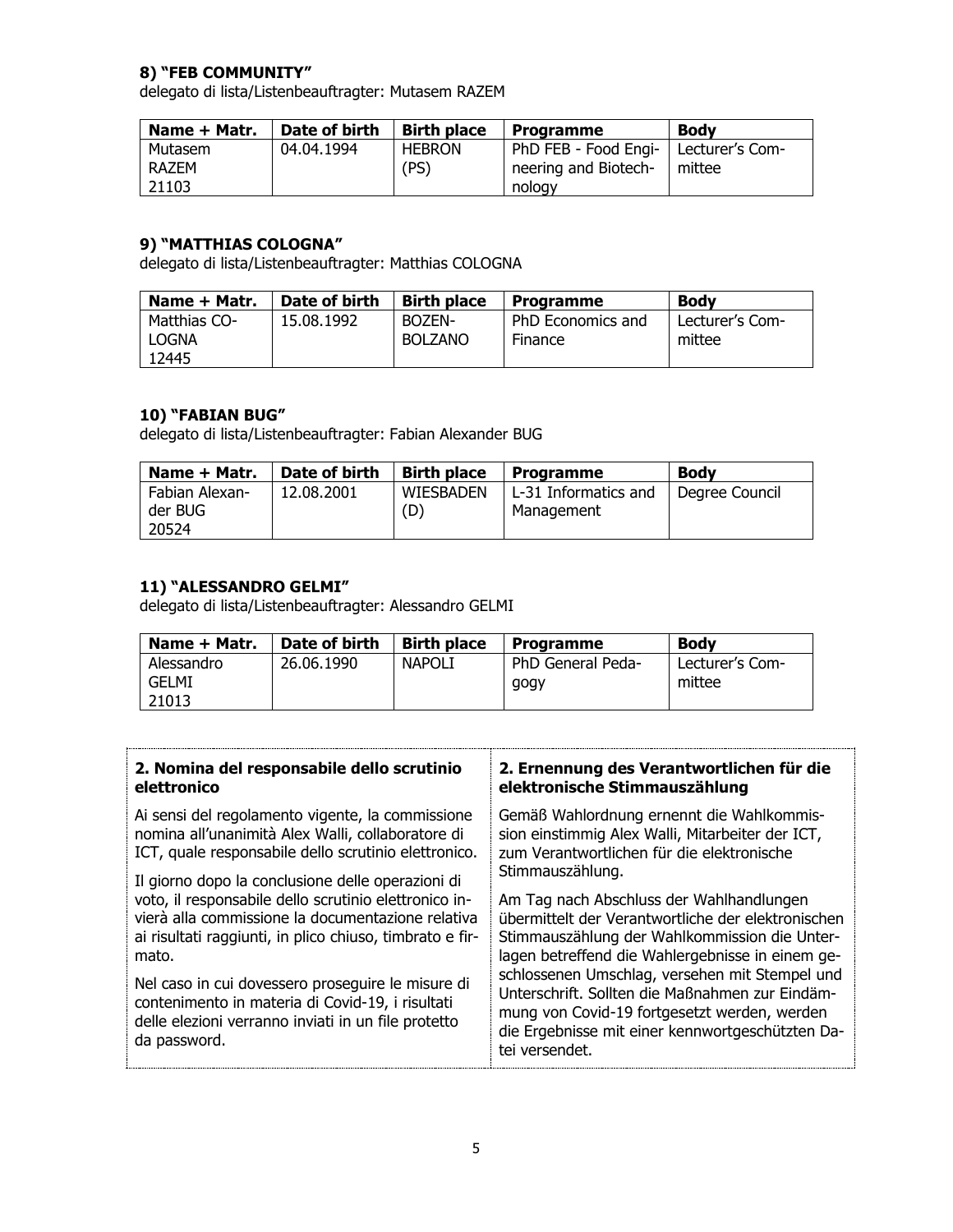## **3. Varie ed eventuali**

#### Propaganda elettorale

Le forme di propaganda indicate nel regolamento vigente all'art. 8 comma 1 sono consentite secondo le seguenti modalità:

a) affissione di manifesti: i/le delegati/delegate di lista dovranno contattare le seguenti persone di riferimento del servizio tecnico:

- Campus Bozen: Kurt Amplatz

- Campus Brixen: Michael Sparber

- Campus Bruneck: Markus Steiner.

b) stand/incontri informativi: al momento non praticabili a causa delle misure di contenimento in materia di Covid-19.

c) distribuzione di volantini: per ragioni di sostenibilità, si chiede di sostituire questa forma di propaganda elettorale con la propaganda tramite i social media (lettera e).

d) invio di e-mail agli studenti: i/le delegati/e di lista interessati/e sono pregati/e di contattare con anticipo la commissione elettorale scrivendo a: [studsec@unibz.it](mailto:studsec@unibz.it)

e) propaganda tramite i social media: consentita nel rispetto del codice di comportamento vigente per i vari social media.

Si fa espressamente presente che ogni forma di propaganda elettorale può iniziare a partire dalla pubblicazione del manifesto elettorale da parte della commissione e deve cessare 24 ore prima dell'inizio delle elezioni. I candidati/le candidate sono tenuti/e a cessare e rimuovere ogni forma di propaganda elettorale entro le ore 8:00 del 02.05.2022.

I candidati/le candidate verranno informati/e via mail in merito a quanto sopra.

Pubblicazione della lista dei candidati/delle candidate

La lista contenente nome, cognome, data e luogo di nascita, corso di studio e numero di matricola, viene pubblicata nella Study Guide e all'albo online di unibz.

## **3. Verschiedenes und Allfälliges**

#### **Wahlwerbung**

Die in Artikel 8, Absatz 1 der Wahlordnung genannten Formen der Wahlwerbung sind wie folgt erlaubt:

a) Aushang von Wahlplakaten: Die Listenbeauftragten müssen sich dafür an folgende Bezugspersonen wenden:

- Campus Bozen: Kurt Amplatz

- Campus Brixen: Michael Sparber

- Campus Bruneck: Markus Steiner.

b) Informationsstände und Infoveranstaltungen: aufgrund der Maßnahmen zur Eindämmung von Covid-19 derzeit nicht durchführbar.

c) Verteilung von Flugblättern: aus Gründen der Nachhaltigkeit wird ersucht, diese Form der Wahlwerbung durch Wahlwerbung über die sozialen Netzwerke (Buchstabe e) zu ersetzen.

d) Versenden von E-Mails an die Studierenden: Die interessierten Listenbeauftragten werden gebeten, die Wahlkommission vorab schriftlich zu kontaktieren: [studsec@unibz.it](mailto:studsec@unibz.it)

e) Wahlwerbung über die Sozialen Netzwerke: erlaubt unter Beachtung des dort geltenden Verhaltenskodex.

Es wird ausdrücklich darauf hingewiesen, dass die Werbemaßnahmen nur ab Veröffentlichung des Wahlmanifests durch die Wahlkommission und bis 24 Stunden vor der Stimmabgabe erlaubt sind. Die Kandidat\*innen werden daher angewiesen, jede Form von Wahlwerbung ab 8:00 Uhr des 02.05.2022 einzustellen bzw. zu entfernen.

Alle Kandidat\*innen werden darüber per E-Mail informiert.

#### Kundmachung der Kandidat\*innen

Die Liste wird mit Angabe des Vor- und Zunamens, des Geburtsdatums und –orts, des Studiengangs sowie der Matrikelnummer in der Study Guide und an der digitalen Amtstafel der unibz veröffentlicht.